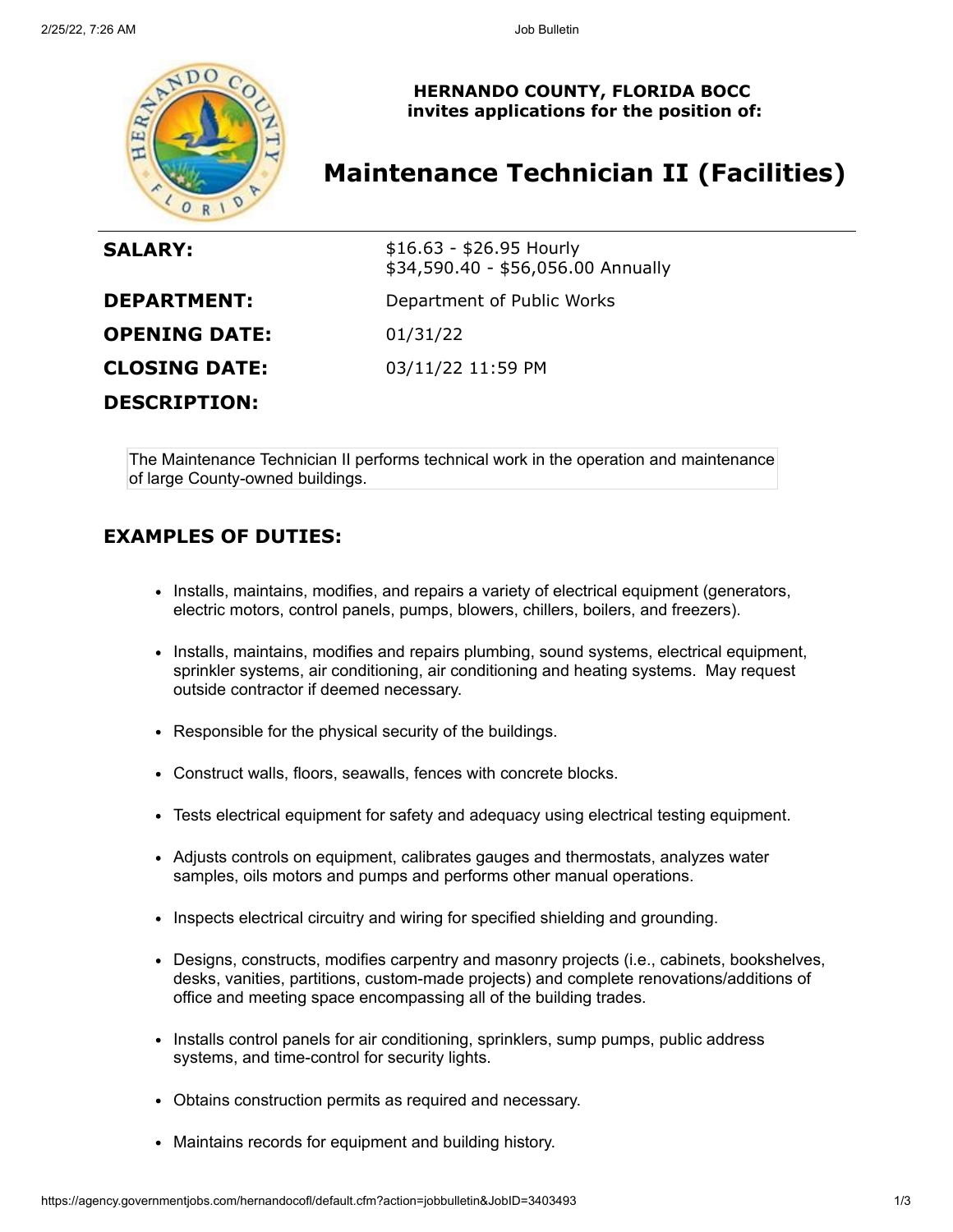- Responsible for safety and fire inspections of vehicles, equipment, mechanical systems, buildings, stairs, walkways, ladders, and electrical systems.
- Performs preventive maintenance on blowers, chillers, compressors, lighting, sprinklers, door closers, fire pumps, generators and engines.
- Constructs interior portable office units, disassembles and reassembles to customer specifications.
- Operates equipment (tractor, backhoe, ditch-witch, forklift, jackhammer, chainsaw, table saw and other power tools).

## **TYPICAL QUALIFICATIONS:**

Five (5) years of experience in building, electrical, plumbing, construction, installation, repair or maintenance of HVAC systems or an acceptable combination of training and experience.

High school diploma or equivalent (GED).

Valid Florida driver's license and be insurable by current insurance carrier. EPA approved HVAC refrigerant recovery certification, Type I & II minimum pursuant to 40 CFR Part 82, subpart F, or must be obtained within one (1) year of employment. This position is subject to the Hepatitis A & B Vaccine when necessary.

#### **SUPPLEMENTAL INFORMATION:**

Pay Grade: 212 FLSA: Non-Exempt Bargaining Unit: Teamsters Local 79

APPLICATIONS MAY BE FILED ONLINE AT: <https://www.hernandocounty.us/home>

Position #13732 MAINTENANCE TECHNICIAN II (FACILITIES) KD

15470 Flight Path Drive Brooksville, FL 34604 (352) 754-4817

[kdale@co.hernando.fl.us](mailto:kdale@co.hernando.fl.us)

#### **Maintenance Technician II (Facilities) Supplemental Questionnaire**

- \* 1. What is your highest level of education?
	- High School Diploma or GED
	- $\Box$  Associates
	- $\Box$  Bachelors Degree
	- $\Box$  Masters Degree
	- Doctorate
	- $\Box$  Technical School
- \* 2. Do you have five (5) years of experience in building, electrical, plumbing, construction, installation, repair or maintenance of HVAC systems or an acceptable combination of